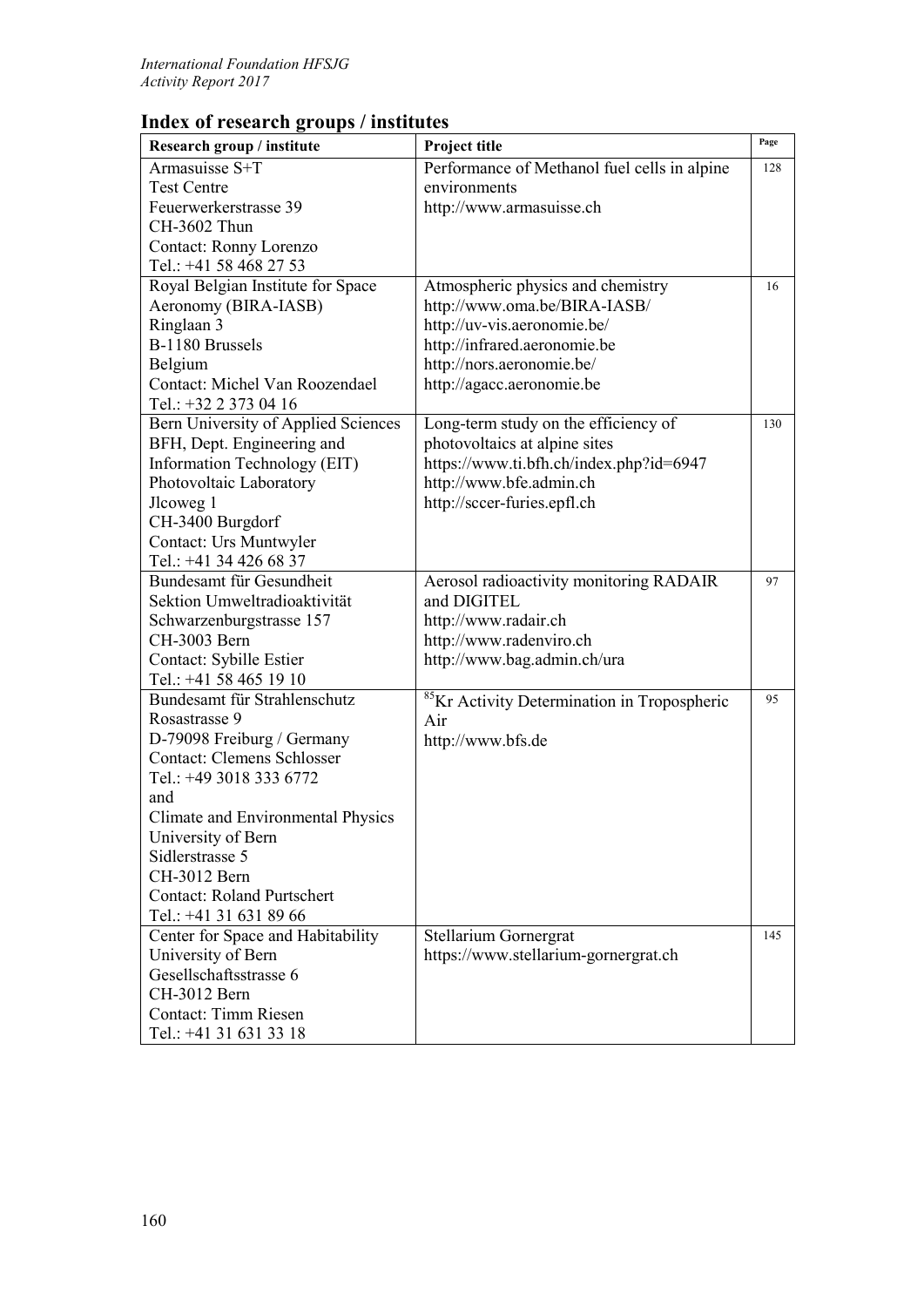| Research group / institute                       | Project title                                                    | Page |
|--------------------------------------------------|------------------------------------------------------------------|------|
| Centre for Atmospheric Science                   | Measurement of clouds and secondary ice                          | 32   |
| (CAS), University of Manchester                  | processes at Jungfraujoch                                        |      |
| Oxford Road                                      |                                                                  |      |
| Manchester, M13 9PL                              |                                                                  |      |
| United Kingdom                                   |                                                                  |      |
| <b>Contact: Tom Choularton</b>                   |                                                                  |      |
| Tel.: +44 61 306 3950                            |                                                                  | 54   |
| Department of Environmental<br>Sciences          | Characterisation of biological ice nucleators at<br>cloud height |      |
| University of Basel                              | https://umweltgeo.unibas.ch/forschung/abgesc                     |      |
| Bernoullistrasse 30                              | hlossene-projekte/biological-nucleators/                         |      |
| CH-4056 Basel                                    |                                                                  |      |
| <b>Contact: Franz Conen</b>                      |                                                                  |      |
| Tel.: +41 61 207 04 81                           |                                                                  |      |
| Department of Environmental                      | Baseline characterisation of air masses using                    | 90   |
| Sciences                                         | radon-222                                                        |      |
| University of Basel                              | http://radon.unibas.ch/                                          |      |
| Bernoullistrasse 30                              | http://www.ansto.gov.au/ResearchHub/OurRe                        |      |
| CH-4056 Basel                                    | search/environmentresearch/Research/Isotope                      |      |
| <b>Contact: Franz Conen</b>                      | sinClimate/AtmosphericMixing/index.htm                           |      |
| Tel.: +41 61 207 04 81                           | http://www.gl.ethz.ch/research/bage/icos-                        |      |
|                                                  | ch/jungfraujoch.html                                             |      |
| Department of Physics                            | φ Dependence study of TAUWER Prototype                           | 114  |
| University of Rome La Sapienza                   | detector and correlation study of cosmic ray                     |      |
| Piazza A. Moro 5                                 | rate with solar activity                                         |      |
| 00185 Rome / Italy                               | http://pciori3.roma1.infn.it/                                    |      |
| Contact: Maurizio Iori                           |                                                                  |      |
| Tel.: +39 6 4991 4422                            |                                                                  |      |
| and                                              |                                                                  |      |
| Giresun University<br>Department of Electric and |                                                                  |      |
| <b>Electronics Engineering</b>                   |                                                                  |      |
| 28200 Giresun, Turkey                            |                                                                  |      |
| Contact: Ali Yilmaz                              |                                                                  |      |
| Tel.: +90 535 592 1113                           |                                                                  |      |
| Institute for Atmospheric and Earth              | Investigation of free tropospheric nucleation                    | 29   |
| <b>System Research</b>                           |                                                                  |      |
| University of Helsinki                           |                                                                  |      |
| Gustaf Hällströmin katu 2a                       |                                                                  |      |
| FI-00560 Helsinki                                |                                                                  |      |
| Contact: Federico Bianchi                        |                                                                  |      |
| Tel.: $+ 358403268723$                           |                                                                  |      |
| Eawag                                            | Tracing sources of selenium and iodine in                        | 111  |
| Department Water Resources and                   | precipitation from the high altitude sites                       |      |
| Drinking Water, Environmental                    | Jungfraujoch and Pic du Midi                                     |      |
| Inorganic Geochemistry Group                     | http://eawag.ch                                                  |      |
| Überlandstrasse 133                              |                                                                  |      |
| CH-8600 Dübendorf                                |                                                                  |      |
| Contact: Julie Tolu                              |                                                                  |      |
| Tel.: +41 58 765 59 03                           |                                                                  |      |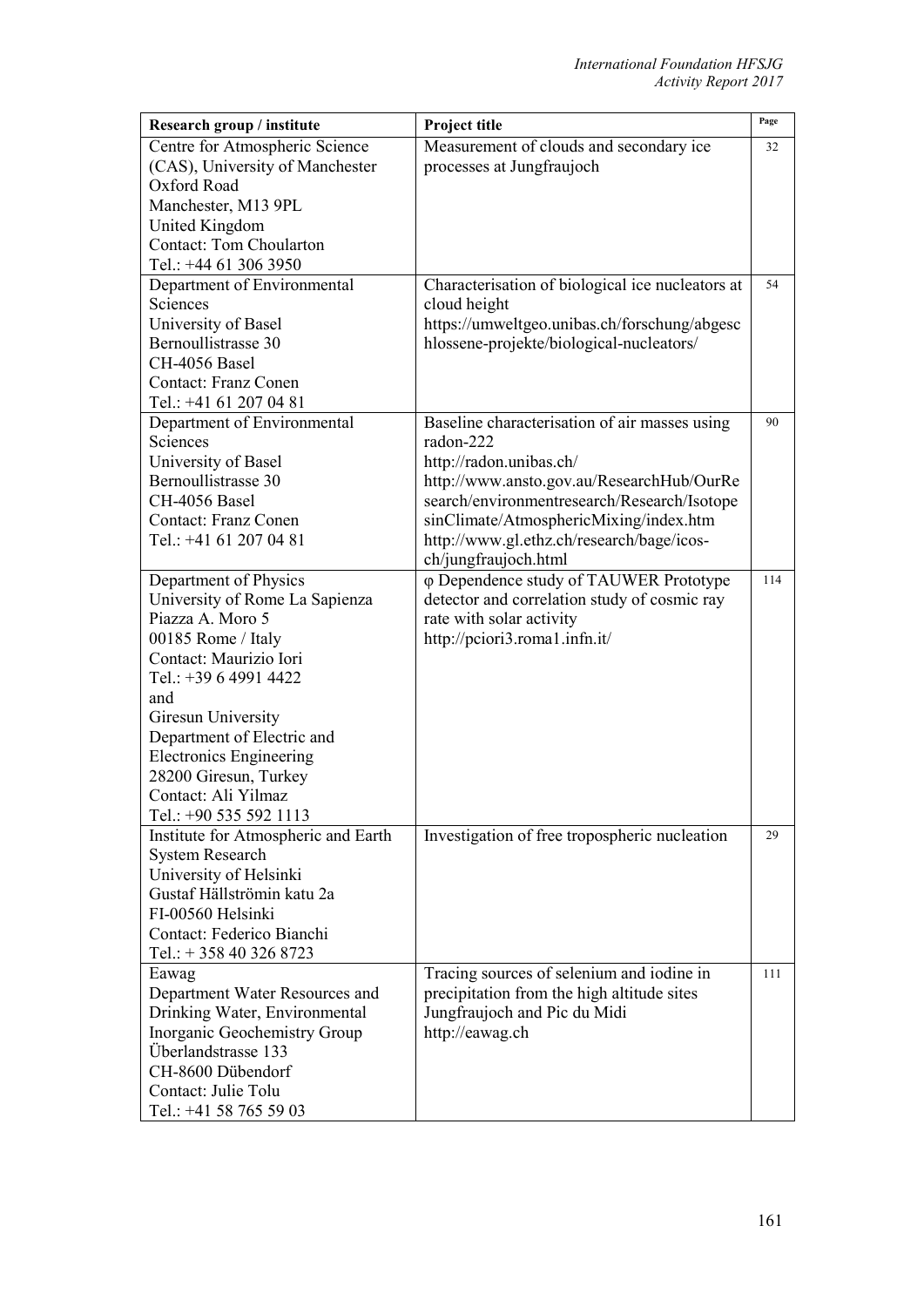| Research group / institute                    | Project title                                  | Page |
|-----------------------------------------------|------------------------------------------------|------|
| Empa                                          | Continous measurement of stable CO2            | 69   |
| Laboratory for Air Pollution and              | isotopes at Jungfraujoch, Switzerland          |      |
| <b>Environmental Technology</b>               | http://empa.ch/web/s503/laser                  |      |
| Überlandstrasse 129                           |                                                |      |
| CH-8600 Dübendorf                             |                                                |      |
| Contact: Lukas Emmenegger                     |                                                |      |
| Tel.: +41 58 765 46 99                        |                                                |      |
| Empa                                          | Isotopic composition of $N_2O$ at Jungfraujoch | 78   |
| Laboratory for Air Pollution and              | <b>Hilgh Altitude Station</b>                  |      |
| <b>Environmental Technology</b>               |                                                |      |
| Überlandstrasse 129                           |                                                |      |
| CH-8600 Dübendorf                             |                                                |      |
| Contact: Joachim Mohn                         |                                                |      |
| Tel.: +41 58 765 46 87                        |                                                |      |
| Empa                                          | National Air Pollution Monitoring Network      | 61   |
| Swiss Federal Laboratories for                | (NABEL))                                       |      |
| Materials Science and Technology              | http://empa.ch/web/s503/nabel                  |      |
| Überlandstrasse 129                           | https://www.bafu.admin.ch/bafu/de/home/the     |      |
| CH-8600 Dübendorf                             | men/luft/zustand/daten.html                    |      |
| <b>Contact: Martin Steinbacher</b>            |                                                |      |
| Tel.: +41 58 765 40 48                        |                                                |      |
| Empa                                          | Halogenated Greenhouse Gases at                | 82   |
| Swiss Federal Laboratories for                | Jungfraujoch                                   |      |
| Materials Science and Technology              | http://empa.ch/web/s503/climate-gases          |      |
| Überlandstrasse 129                           | https://agage.mit.edu/                         |      |
| CH-8600 Dübendorf                             |                                                |      |
| Contact: Martin K. Vollmer                    |                                                |      |
| Tel.: +41 58 765 42 42                        |                                                |      |
| ETH Zürich                                    | SwissQuick: Emissions and imissions of         | 87   |
| Institut für Chemie- und                      | atmospheric mercury in Switzerland             |      |
| Bioingenieurwissenschaften                    | http://www.sust-chem.ethz.ch                   |      |
| Vladimir-Prelog-Weg 1                         |                                                |      |
| CH-8093 Zürich                                |                                                |      |
| <b>Contact: Basil Denzler</b>                 |                                                |      |
| Tel.: +41 44 633 44 14                        |                                                |      |
| ETH Zürich                                    | Glaciological investigations on the Grosser    | 122  |
| Versuchsanstalt für Wasserbau,                | Aletschgletscher                               |      |
| Hydrologie und Glaziologie (VAW)              | http://www.glaciology.ethz.ch                  |      |
| Hönggerbergring 26<br>CH-8093 Zürich          | http://www.glamos.ch                           |      |
| <b>Contact: Andreas Bauder</b>                |                                                |      |
| Tel.: +41 44 632 4112                         |                                                |      |
| Federal Office of Meteorology and             | Global Atmosphere Watch Radiation              | 59   |
|                                               | Measurements                                   |      |
| Climatology MeteoSwiss<br>Station Aérologique | http://www.meteoswiss.admin.ch/home/meas       |      |
| Ch. de l'Aérologie 1                          | urement-and-forecasting-                       |      |
| CH-1530 Payerne                               | systems/atmosphere/strahlungsmessnetz.html     |      |
| <b>Contact: Laurent Vuilleumier</b>           | http://wrdc-mgo.nrel.gov/                      |      |
| Tel.: +41 58 460 95 41                        |                                                |      |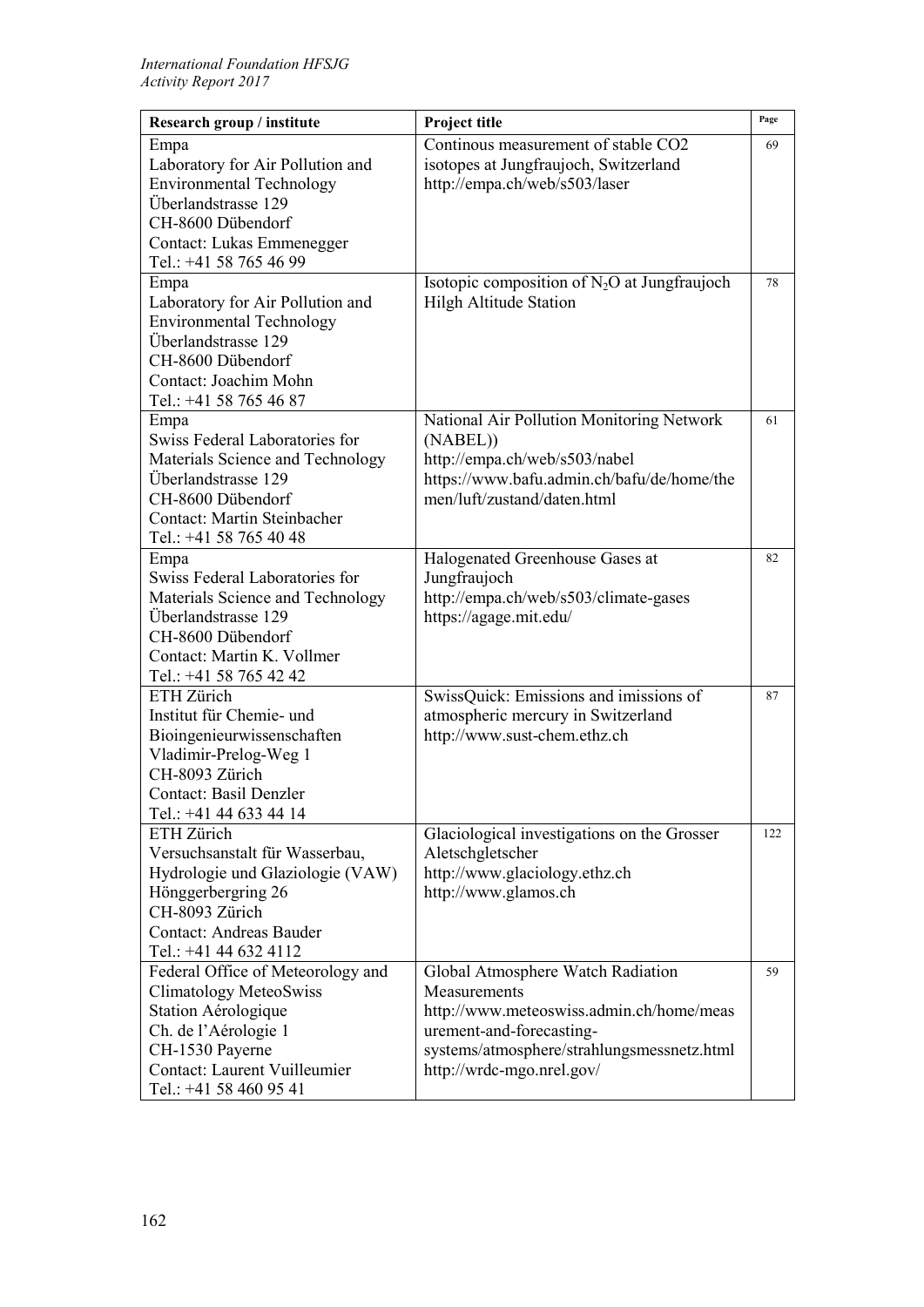| Research group / institute                    | Project title                                  | Page |
|-----------------------------------------------|------------------------------------------------|------|
| Goethe-University Frankfurt                   | Ice nucleating particles (INP) at Jungfraujoch | 41   |
| Institute for Atmospheric and                 | during CLACE 2017                              |      |
| <b>Environmental Sciences</b>                 | https://www.ice-nuclei.de/the-inuit-project/   |      |
| Altenhöferallee 1                             |                                                |      |
| D-60438 Frankfurt am Main                     |                                                |      |
| Germany                                       |                                                |      |
| <b>Contact: Heinz Bingemer</b>                |                                                |      |
| Tel.: +49 69 798 40257                        |                                                |      |
| Institut für Umweltphysik                     | Long-term observations of 14CO2 at             | 93   |
| Universität Heidelberg                        | Jungfraujoch                                   |      |
| Im Neuenheimer Feld 229                       | http://www.iup.uni-heidelberg.de/institut/     |      |
| D-69120 Heidelberg<br>Contact: Ingeborg Levin | forschung/groups/kk/<br>https://heidata.uni-   |      |
| Tel.: +49 6221 546330                         | heidelberg.de/dataset.xhtml?persistentId=doi:  |      |
|                                               | 10.11588/data/10100                            |      |
|                                               |                                                |      |
| Institute for Atmospheric and                 | Field measurements of aerosols acting as ice   | 25   |
| <b>Climate Science</b>                        | nuclei and their influence on mixed-phase      |      |
| ETH Zurich                                    | clouds                                         |      |
| Universitätsstrasse 16                        | Cloud microphysics (HOLIMO II) and ice         |      |
| CH-8092 Zürich                                | nuclei (HINC) measurements                     |      |
| Contact: Zamin Kanji                          | http://www.iac.ethz.ch                         |      |
| Tel.: +41 44 633 6161                         |                                                |      |
| Institute of Geological Sciences              | Development and scientific application of      | 120  |
| University of Bern                            | nuclear emulsion particle detectors to         |      |
| Baltzerstrasse 1+3                            | geological problems                            |      |
| CH-3012 Bern                                  |                                                |      |
| Contact: Fritz Schlunegger                    |                                                |      |
| Tel.: +41 31 631 8767                         |                                                |      |
| and                                           |                                                |      |
| Laboratory for High Energy Physics            |                                                |      |
| University of Bern                            |                                                |      |
| Sidlerstrasse 5                               |                                                |      |
| CH-3012 Bern<br>Contact: Antonio Ereditato    |                                                |      |
| Tel.: +41 31 631 8566                         |                                                |      |
| Karlsruhe Institute of Technology             | Characterization of ice nucleating aerosol     | 44   |
| Institute of Meteorology and Climate          | particles by single particle mass spectroscopy |      |
| Research (IMK-AAF)                            | and filter sampling, $INUIT - CLACE - 2017$    |      |
| Hermann-von-Helmholtz-Platz 1                 |                                                |      |
| D-76344 Eggenstein-Leopoldshafen              |                                                |      |
| Germany                                       |                                                |      |
| Contact: Harald Saathoff                      |                                                |      |
| Tel.: +49 721 6082 2897                       |                                                |      |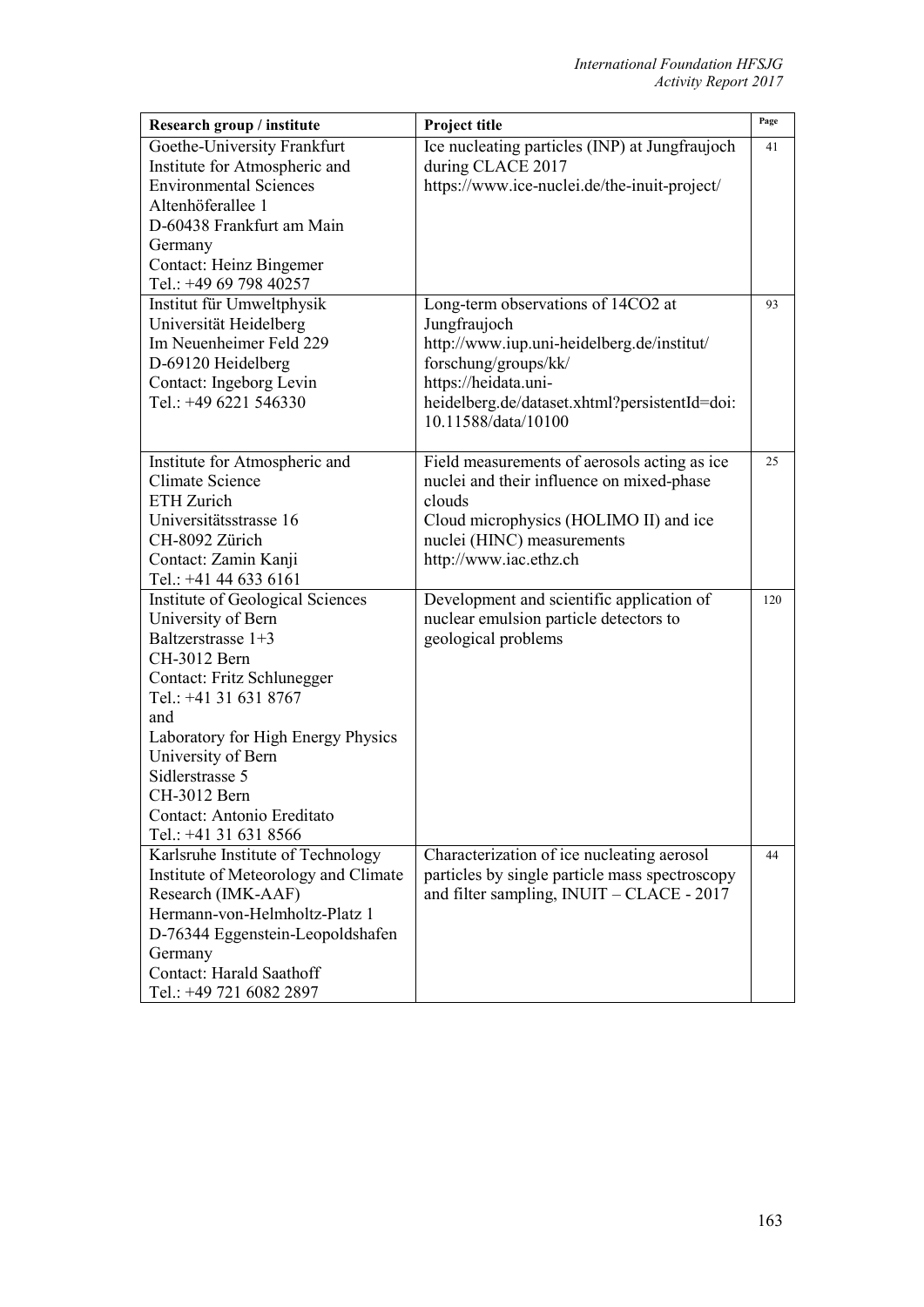| Research group / institute                                                                                                                                                                      | Project title                                                                                                                                                                                                                                                                                                                                                                                                                                                                                                                                   | Page     |
|-------------------------------------------------------------------------------------------------------------------------------------------------------------------------------------------------|-------------------------------------------------------------------------------------------------------------------------------------------------------------------------------------------------------------------------------------------------------------------------------------------------------------------------------------------------------------------------------------------------------------------------------------------------------------------------------------------------------------------------------------------------|----------|
| Laboratory of Atmospheric<br>Chemistry<br>Paul Scherrer Institute (PSI)<br>CH-5232 Villigen<br>Switzerland<br>Contact: Nicolas Bukowiecki<br>Tel.: +41 56 310 2465<br>Laboratory of Atmospheric | The Global Atmosphere Watch Aerosol<br>Program at Jungfraujoch<br>http://www.psi.ch/lac<br>http://www.psi.ch/lac/gaw-monitoring-nrt-<br>data, http://www.actris.net/<br>http://sites.google.com/site/jfjnrt/<br>http://www.meteoschweiz.admin.ch/web/en/m<br>eteoswiss/international affairs/GAW.html<br>http://ebas.nilu.no/<br>http://www.meteoswiss.admin.ch/home/climat<br>e/past/aerosol-monitoring.html<br>http://www.meteoswiss.admin.ch/home/climat<br>e/past/saharan-dust-events.html<br>Investigation of the cloud droplet activation | 20<br>48 |
| Chemistry<br>Paul Scherrer Institute (PSI)<br>CH-5232 Villigen<br>Switzerland<br><b>Contact: Ghislain Motos</b><br>Tel.: +41 56 310 2083                                                        | behaviour of ambient black carbon particles<br>during CLACE (cloud and aerosol<br>characterization experiment) 2016                                                                                                                                                                                                                                                                                                                                                                                                                             |          |
| Leibniz-Institute for Tropospheric<br>Research<br>Permoserstrasse 15<br>D-04318 Leipzig<br>Germany<br><b>Contact: Stephan Mertes</b><br>Tel.: +49 341 2717 7143                                 | Composition analysis of ice particle residuals<br>combining aerosol mass spectrometry and<br>counterflow virtual impactor technique<br>http://www.tropos.de/en/research/aerosol-<br>cloud-interaction/process-studies-on-small-<br>spatial-and-temporal-scales/aerosol-cloud-<br>interaction/heterogenous-freezing-in-lab-and-<br>field/ice- nulei-in-atmospheric-clouds/                                                                                                                                                                       | 34       |
| Lungenheilkunde München - Pasing<br>Gleichmannstrasse 5<br>D-81241 München<br><b>Contact: Rainald Fischer</b><br>Tel.: +49 89 880 347                                                           | Correlation of blood gas analysis at 3454 m<br>with symptoms of acute mountain sickness -<br>ongoing study<br>http://www.lungenarzt-pasing.de                                                                                                                                                                                                                                                                                                                                                                                                   | 135      |
| Max Planck Institut für<br>Biogeochemie<br>Hans Knöll Str. 10<br>D-07745 Jena / Germany<br>Contact: Willi A. Brand<br>Tel.: +49 3641 576 400                                                    | Flask comparison on Jungfraujoch<br>http://www.bgc-jena.mpg.de                                                                                                                                                                                                                                                                                                                                                                                                                                                                                  | 76       |
| Max Planck Institute for Chemistry<br>Particle Chemistry Department<br>Hahn-Meitner-Weg 1<br>D-55128 Mainz<br>Contact: Johannes Schneider<br>Tel.: +49 6131 305 5100                            | Ice residual composition measurements by<br>single particle mass spectrometry during<br>INUIT/CLACE-JFJ 2017<br>http://www.ice-nuclei.de/the-inuit-project/<br>http://www.mpic.de/en/research/particle-<br>chemistry.html                                                                                                                                                                                                                                                                                                                       | 37       |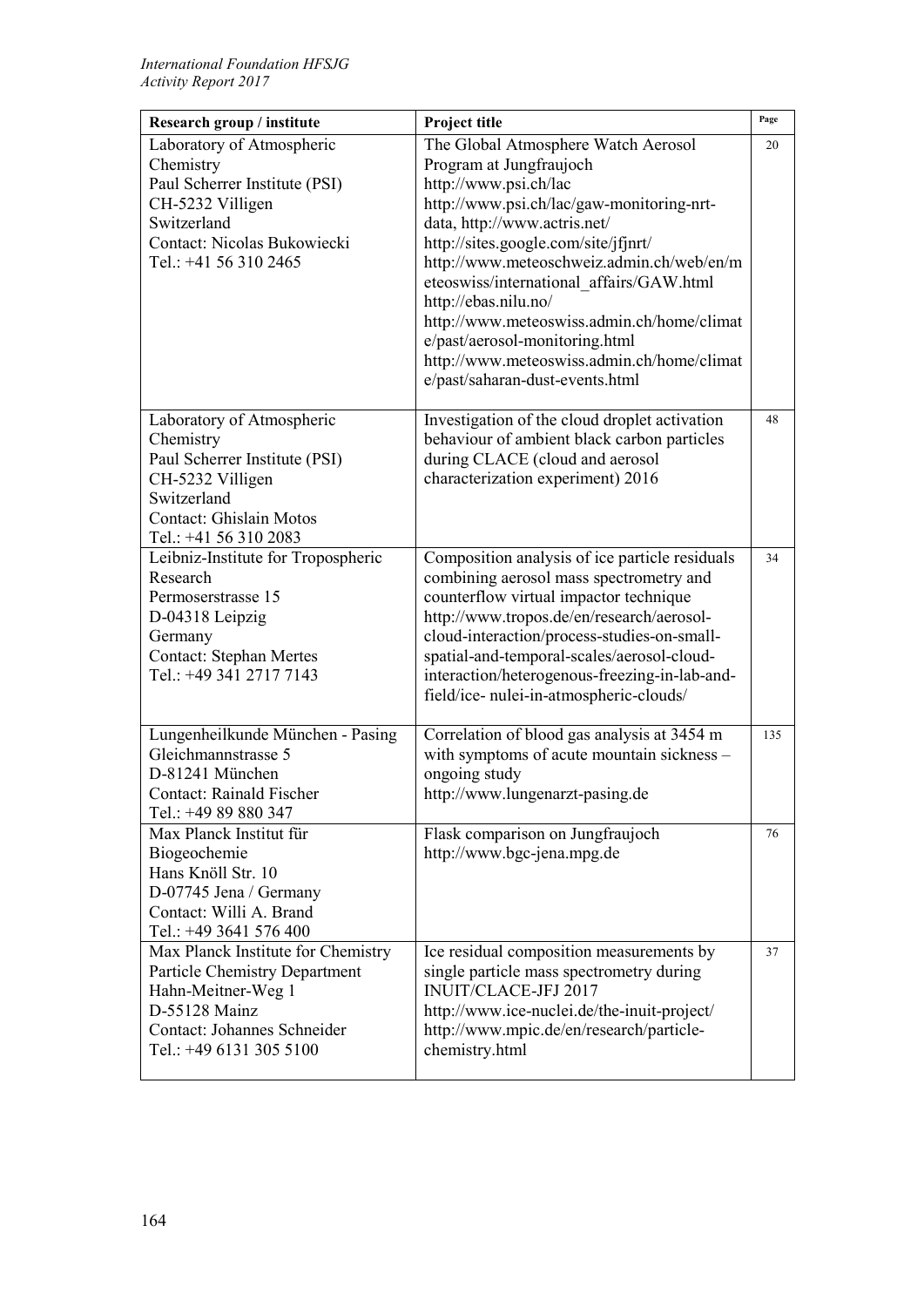| Research group / institute         | Project title                                  | Page |
|------------------------------------|------------------------------------------------|------|
| MeteoSchweiz                       | The weather in 2017: report for the            | 6    |
| Bundesamt für Meteorologie und     | <b>International Foundation HFSJG</b>          |      |
| Klimatologie                       | http://www.meteoschweiz.admin.ch               |      |
| <b>Operation Center 1</b>          |                                                |      |
| Postfach 257                       |                                                |      |
| CH-8058 Zürich-Flughafen           |                                                |      |
| Contact: Stephan Bader             |                                                |      |
| Tel.: +41 58 460 93 75             |                                                |      |
| Physikalisches Institut            | High precision carbon dioxide and oxygen       | 72   |
| Abteilung Klima- und Umweltphysik  | measurements at Jungfraujoch                   |      |
| Universität Bern                   | http://www.climate.unibe.ch/?L1=research&L     |      |
| Sidlerstrasse 5                    | $2$ =atm gases                                 |      |
| CH-3012 Bern                       | http://ds.data.jma.go.jp/gmd/wdcgg/cgi-        |      |
| Contact: Markus Leuenberger        | bin/wdcgg/accessdata.cgi?index=JFJ646N00-      |      |
| Tel.: +41 31 631 44 70             | KUP&select=inventory                           |      |
| Physikalisches Institut            | Neutron monitors - study of solar and galactic | 104  |
| Universität Bern                   | cosmic rays                                    |      |
| Sidlerstrasse 5                    | http://cosray.unibe.ch/                        |      |
| CH-3012 Bern                       |                                                |      |
| Contact: Rolf Bütikofer            |                                                |      |
| Tel.: +41 31 631 4058              |                                                |      |
| Physikalisches Institut            | SONTEL - Solar Neutron Telescope for the       | 150  |
| Universität Bern                   | identification and the study of high-energy    |      |
| Sidlerstrasse 5                    | neutrons produced in energetic eruptions at    |      |
| CH-3012 Bern                       | the Sun                                        |      |
| Contact: Rolf Bütikofer            | http://stelab.nagoya-u.ac.jp/ste-              |      |
| Tel.: +41 31 631 4058              | www1/div3/CR/Neutron/index.html                |      |
| PMOD/WRC                           | Comprehensive Radiation Flux Assessment        | 56   |
| Dorfstrasse 33                     | (CRUX)                                         |      |
| CH-7260 Davos Dorf                 | ftp://ftp.pmodwrc.ch/stealth/002_payerne/liras |      |
| Contact: Julian Gröbner            | /cloudcam/jf/                                  |      |
| Tel.: +41 58 467 5157              |                                                |      |
| Schweizerische Gesellschaft für    | Exploration of the Jochloch cave               | 137  |
| Höhlenforschung                    | http://www.sghbern.ch                          |      |
| <b>Sektion Bern</b>                |                                                |      |
| CH-3000 Bern                       |                                                |      |
| Contact: Veerle Sterken            |                                                |      |
| Swiss Federal Office of Topography | <b>Automated GNSS Network Switzerland</b>      | 106  |
| Swisstopo                          | (AGNES)                                        |      |
| Seftigenstrasse 264                | http://pnac.swisstopo.admin.ch/                |      |
| CH-3084 Wabern                     | http://www.swisstopo.ch/pnac                   |      |
| Contact: Elmar Brockmann           | http://egvap.dmi.dk/                           |      |
| Tel.: +41 58 4690 256              | http://www.iapmw.unibe.ch/research/projects/   |      |
|                                    | STARTWAVE/                                     |      |
|                                    |                                                |      |
| Swiss Federal Office of Topography | Absolute gravimetric calibration line          | 126  |
| Swisstopo                          | Interlaken - Jungfraujoch                      |      |
| Seftigenstrasse 264                |                                                |      |
| CH-3084 Wabern                     |                                                |      |
| Contact: Urs Marti                 |                                                |      |
| Tel.: +41 58 469 0378              |                                                |      |